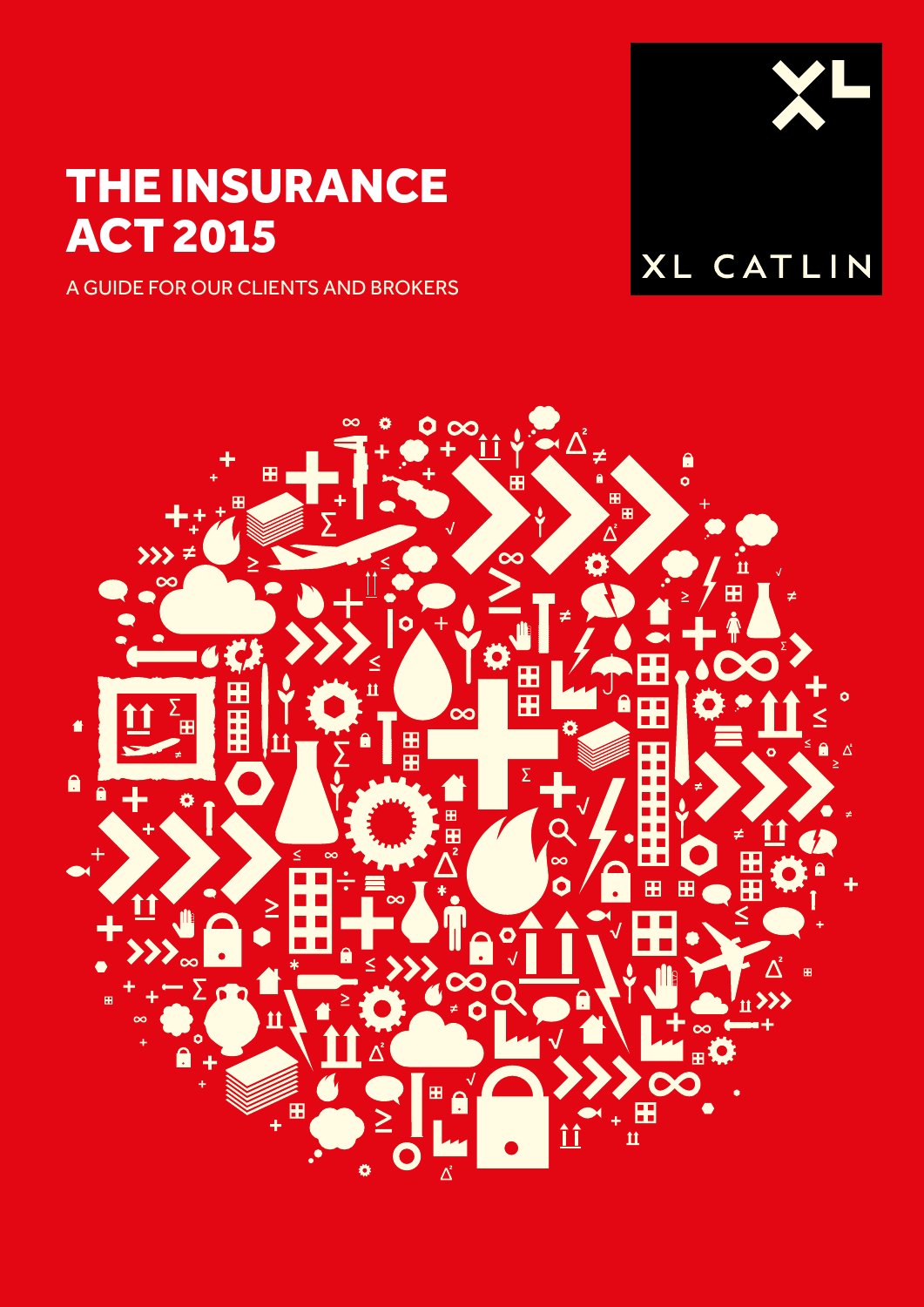## **The Insurance Act 2015**

The Insurance Act 2015, which comes into force on 12 August 2016, introduces the most significant changes to UK insurance contract laws in over 100 years. It applies to all contracts of insurance, reinsurance and retrocession as well as variations to existing contracts entered into after that date.

#### The main changes include:

- A new duty of fair presentation, which clarifies what a client must disclose to an insurer and what an insurer ought to know about its clients (business contracts only)
- Remedies for breach of the duty of fair presentation (business contracts only)
- Changes to warranties and terms not relevant to the loss, updating the law on what happens when clients are in breach of warranties (business and consumer contracts)
- New rules on contracting out (business contracts only).

# **XL Catlin's position on the Insurance Act 2015**

Where there is the option to opt out of the Act, we won't unless there are good reasons to do so on a case by case basis. If we did decide to opt out on a specific point in a specific contract, we would give very clear notice to the client and broker about what we are doing and why. We think this would be unlikely without specific discussions taking place first.

We believe that the Act reflects our philosophy of doing business in a clear, fair and client-focused way. While we are working to implement it, we don't believe we will need to make fundamental changes in the way we operate, or that it will change our approach to situations where our clients make innocent mistakes.

We've been supportive of the Act from initial consultation to enactment. Since then, we've worked to ensure that our standard wordings and products are clear in their intention. We've also been fully involved in the market wordings groups who have been updating the standard wordings for the London market.

In doing this, we've worked closely with our brokers and clients to ensure that we have common understanding of "fair presentation" and what the other principal changes to the law mean to our clients.

Our position on the main provisions of the Act is set out in the table opposite right.

### MAIN PROVISIONS OF THE ACT **XL CATLIN'S POSITION**

# **Do we intend to opt out of the Act?**

# **Damages for late payment of insurance claims**

The Enterprise Act, which comes into force on 4 May 2017, amends the Insurance Act by creating an implied term in all English law insurance policies that claims must be paid within a reasonable time. Regardless of any laws or regulations, XL Catlin always pays all claims as quickly as we can, allowing for a proper investigation of the claim. We have a highly professional claims service to match the complexity of the risks that we are underwriting and ensure that claims are dealt with in a reasonable time.

# **The Act and claims handling**

Our approach to claims has always been to make fair decisions alongside our clients and not rely on points that might be regarded as unfair or highly technical. For instance, we announced before the Act was passed that we would not be relying upon basis clauses in our dealings with our customers. Where we do take coverage points, we clearly communicate those to the broker and the clients as quickly as possible and are always open to discussion with the broker and client.

At XL Catlin, our claims goal is to provide consistently superior service, wherever and whenever you need us. So when you experience a covered loss, our promise is to investigate, manage, and resolve your claim as soon as possible - so you can move forward with getting back to business. It's a promise we take very seriously.

And according to The Gracechurch London Claims Report Q1 2016, a leading independent survey on claims service, we're delivering on that promise. We'd like to share some highlights with you:

#### Broker favorability

• XL Catlin was ranked top in the market, with a score which was more than double that of our nearest competitor.

#### Overall satisfaction

- In the last 12 months, 35% of XL Catlin's users rated their claims service 9 or 10 out of 10 (where 10 is excellent).
- Only 3% ranked us 6 or less out of 10.

#### Performance ratings

- XL Catlin continues to perform above the market average across all service attributes.
- We are ranked number 1 for Commerciality and Accessibility.

We take our promise very seriously and we continue to focus on improving these results even more.

#### Duty of fair presentation

- 1. Insured must disclose all material information they know or ought to know or;
- 2. give sufficient information to put the insurer on notice that they need to ask more questions.
- 3. The information must be provided in a way that is reasonably clear and accessible and is not a data dump.
- 4. Information does not need to be disclosed which: a) Diminishes the risk.
- b) The insurer knows, ought to know or is presumed to know, or;
- c) The insurer has waived the right to.

We would generally expect our clients to meet these requirements. However, we think this should be based on a collaborative, partnership-based approach, so that we can continue to provide our clients with relevant and appropriate products and services.

We are happy to agree the scope of the disclosure a client will provide and which people and companies within their organisation will provide it.

We are also happy to discuss the format in which the disclosure is to be provided.

#### Remedies for breach of duty of fair presentation

#### Deliberate or reckless breach The Insurer may: a) Avoid the policy; b) Refuse to pay any claims; and c) Retain any premium paid.

XL Catlin will enforce these remedies. However, there may be cases where the remedy is limited by contract to the insured who makes the breach and does not affect the cover of others insured on the policy.

For any other breach:

- a) If the insurer would not have entered into the contract on any terms the insurer can return the premium and refuse to pay claims;
- b) If the insurer would have entered into the contract on different terms other than additional premium the contract will be treated as if on those terms;
- c) If an additional premium would have been charged, then the insurer may reduce proportionately any claim paid.

XL Catlin will use the first two remedies where appropriate. However, on the proportionate reduction of a claim, we are prepared to consider payment of an appropriate additional premium as an alternative remedy.

#### Basis of contract clauses

We do not include these in our policies and would not seek to rely upon them.

#### Warranties and other terms

Breach of warranty will result in the insurer having no liability under the contract until the breach has been remedied;

Terms not relevant to the actual loss - unless a term defines the risk as a whole the insurer cannot rely on a term to decline a claim unless the failure to comply with the term has increased the risk of the loss that occurs.

XL Catlin will in most cases follow the Act. If we do not follow the Act, we will make clear when we consider a clause to be a warranty and what the impact of a breach would be. We will do the same for any conditions precedent, where we think it's essential that they are complied with. In some cases our wordings are improvements on the Insurance Act and we believe our clients should not lose this benefit.

#### Fraudulent claims

The insurer may refuse to pay the claim, recover any sums already paid and treat the contract as terminated with effect from the date of the fraudulent act and retain the premium paid. XL Catlin will use the remedy set out in the Act.